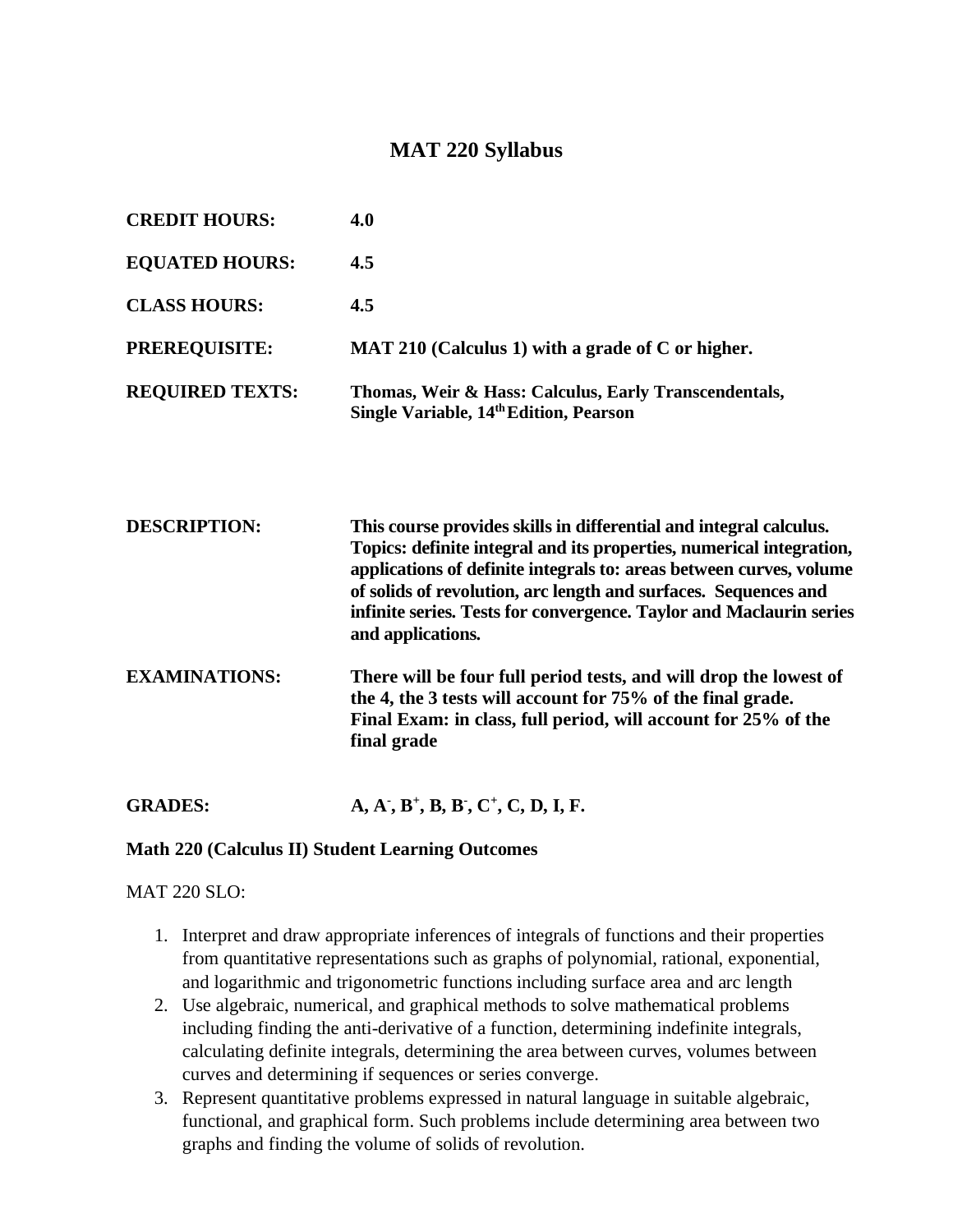- 4. Effectively communicate solutions to mathematical problems in written, graphical, or analytic form.
- 5. Evaluate solutions to problems, graphs of functions and convergence of sequences or series for reasonableness by inspection.
- 6. Apply calculus-based methods to problems in other fields of study such as Physics, Economics, Geometry, Chemistry or Biology.

## **Pathways Learning Outcomes:**

#### Mathematical and Quantitative Reasoning:

MAT 220 will meet all the following Pathways Learning Outcomes from "Mathematical and Quantitative Reasoning". A student will:

- 1. Interpret and draw appropriate inferences from quantitative representations, such as formulas, graphs, or tables.
- 2. Use algebraic, numerical, graphical, or statistical methods to draw accurate conclusions and solve mathematical problems.
- 3. Represent quantitative problems expressed in natural language in a suitable mathematical format.
- 4. Effectively communicate quantitative analysis or solutions to mathematical problems in written or oral form.
- 5. Evaluate solutions to problems for reasonableness using a variety of means, including informed estimation.
- 6. Apply mathematical methods to problems in other fields of study.

| <b>Student Learning</b> | <b>Mathematical and</b> | <b>Assessments and</b> |
|-------------------------|-------------------------|------------------------|
| Outcomes**              | Quantitative            | topics***              |
|                         | <b>Reasoning</b>        |                        |
|                         | Outcomes**              |                        |
| SLO <sub>1</sub>        | MQR 1                   | Test#1, and Final      |
| SLO <sub>2</sub>        | MQR <sub>2</sub>        | Test#1,2,3, and Final  |
| SLO <sub>3</sub>        | MQR <sub>3</sub>        | Test#1, and Final      |
| SLO <sub>4</sub>        | MQR4                    | Test#3, and Final      |
| SLO <sub>5</sub>        | MQR <sub>5</sub>        | Test#4, and Final      |
| SLO <sub>6</sub>        | MQR <sub>6</sub>        | Test#1, and Final      |

\*\* Please see above for the list of SLO and MQR Outcomes

\*\*\* Please see blow for the list of topics that will be assessed in each unit test and final exam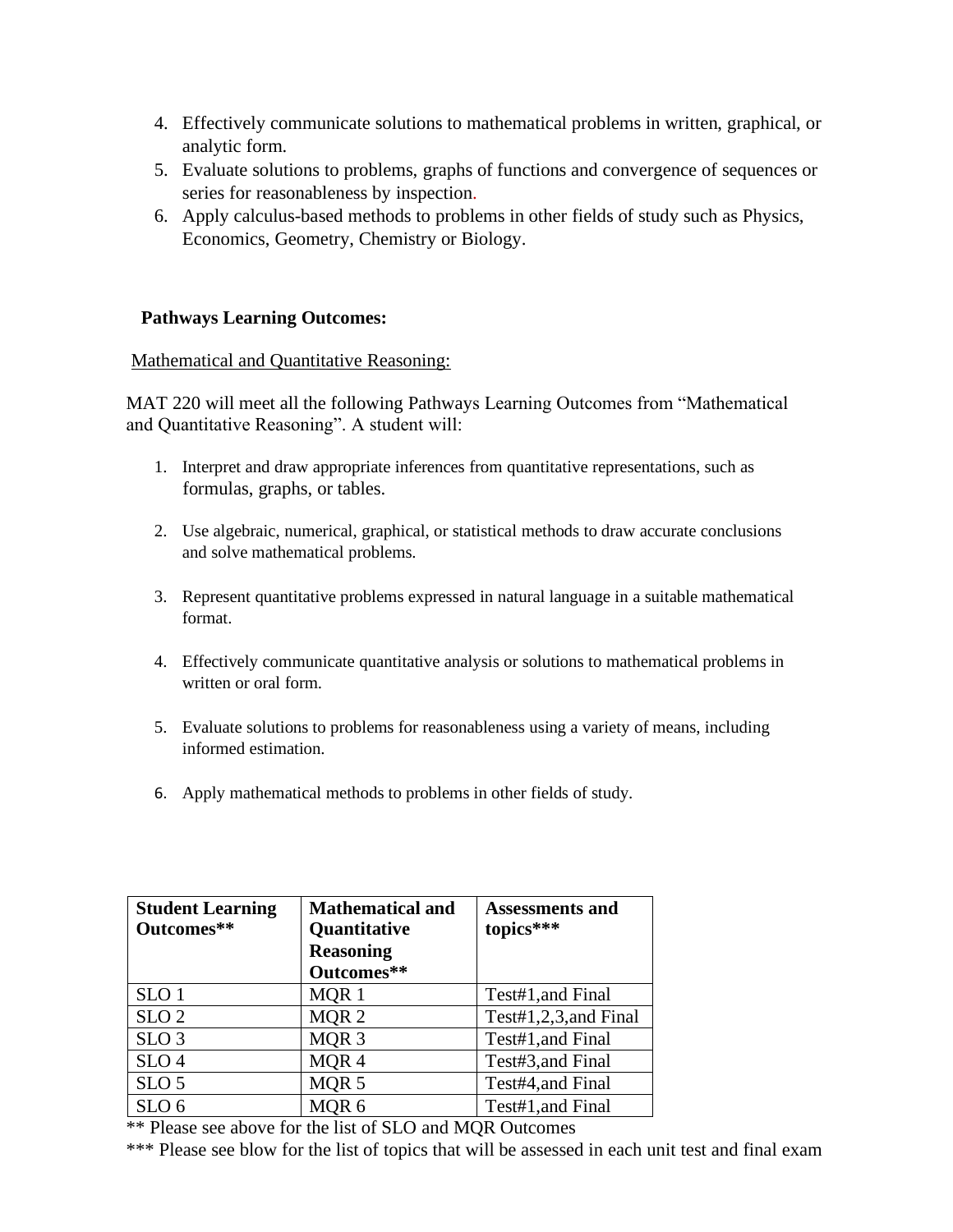# **SLO#1, MQR#1:**

- Unit Test #1: Definite integral, Indefinite integral, integration by substitution, arc length, area of surface of revolution
- Departmental Final Exam: Cumulative

# **SLO#2, MQR#2:**

- Unit Test #1: Logarithm defined as an integral, integration by substitution
- Unit Test #2: Integration by parts, trigonometric integrals, trigonometric substitution, partial fractions
- Unit Test #3: Improper integrals
- Departmental Final Exam: Cumulative

# **SLO#3, MQR#3:**

- Unit Test #1: Area between curves, volume using cross–sections, volume using cylindrical shells
- Departmental Final Exam: Cumulative

## **SLO#4, MQR#4:**

.

- Unit Test #3: Infinite series, sequences, the integral test for convergence
- Departmental Final Exam: Cumulative

## **SLO#5, MQR#5:**

- Unit Test #3: Infinite series, sequences, the integral test for convergence
- Unit Test #4: Comparison test for convergence, limit comparison test for convergence, ratio test for convergence, root test for convergence, absolute convergence, conditional convergence, power series, Taylor and Maclaurin Series
- Departmental Final Exam: Cumulative

## **SLO#6, MQR#6:**

- Unit Test #1: Applications to work, movement and center of mass, volume using cross-sections, volume using cylindrical shells
- Departmental Final Exam: Cumulative